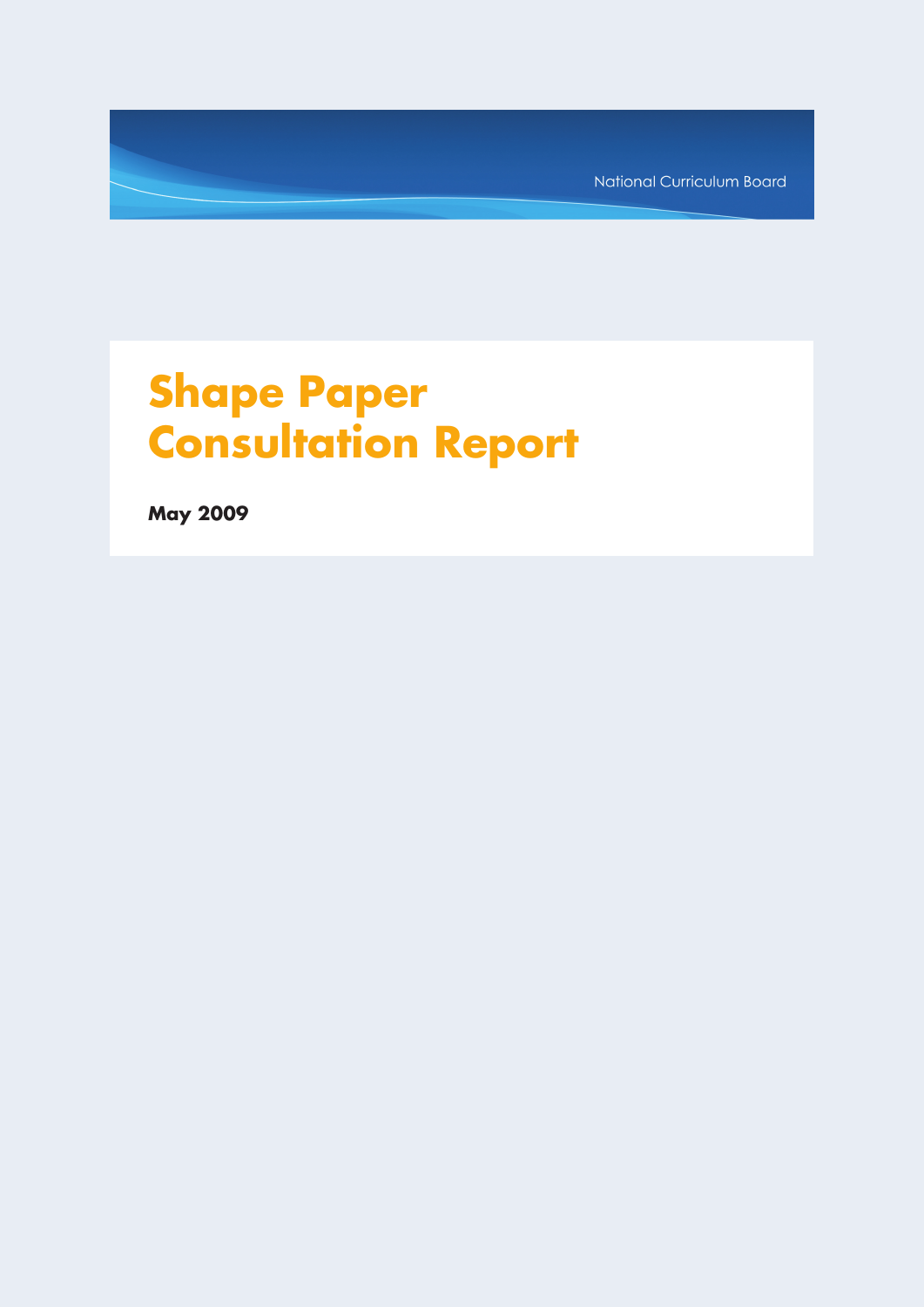## **COPYRIGHT**

© Commonwealth of Australia 2009

This work is copyright. You may download, display, print and reproduce this material in unaltered form only (retaining this notice) for your personal, non-commercial use or use within your organisation. All other rights are reserved. Requests and inquiries concerning reproduction and rights should be addressed to:

Commonwealth Copyright Administration Copyright Law Branch Attorney-General's Department Robert Garran Offices National Circuit Barton ACT 2600 Fax: 02 6250 5989

or submitted via the copyright request form on the website http://www.ag.gov.au/cca.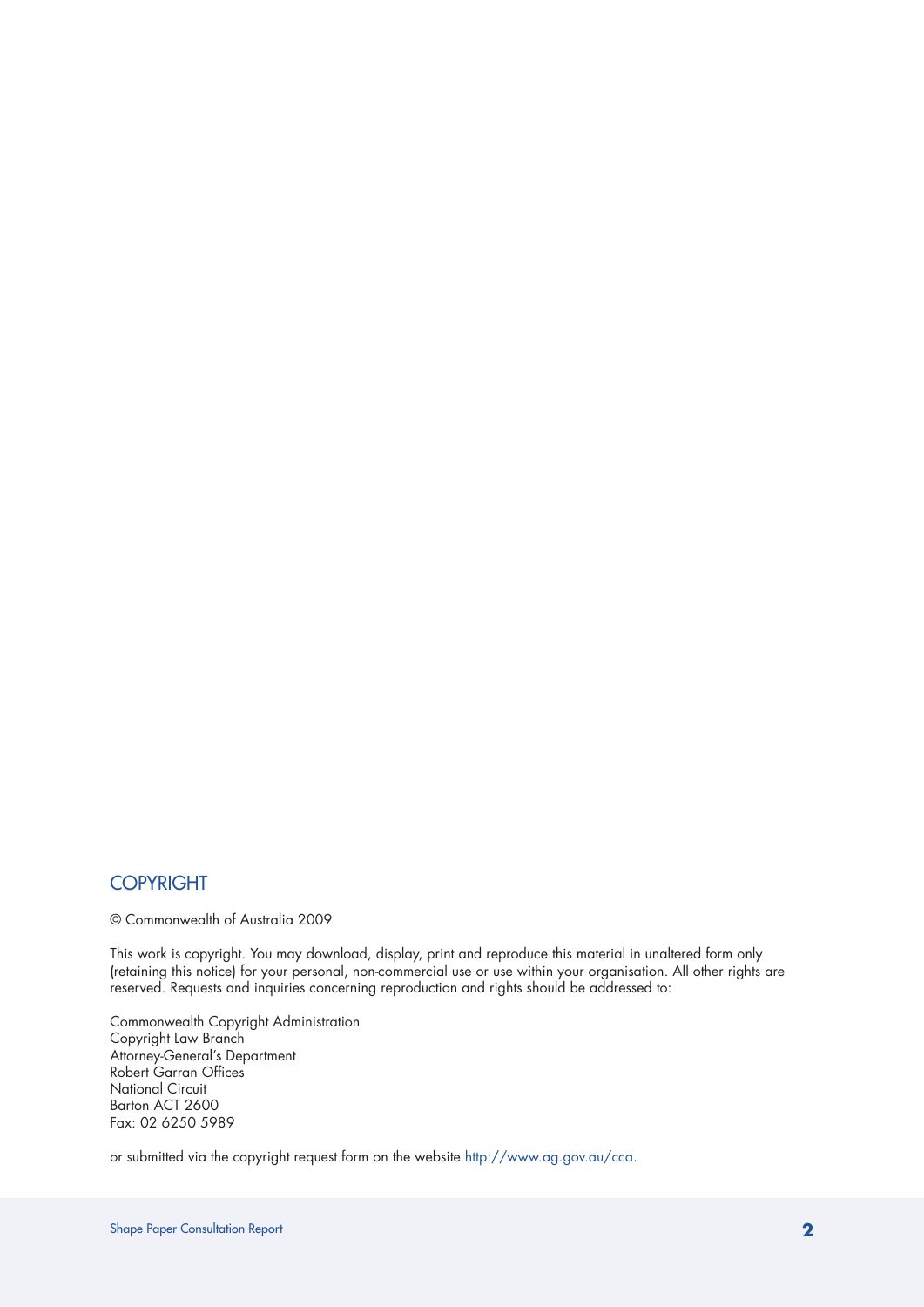# **CONTENTS**

| 1. | Introduction                                                |    |
|----|-------------------------------------------------------------|----|
| 2. | <b>Consultation</b>                                         |    |
| 3. | <b>Feedback affirming the directions in the Share Paper</b> |    |
| 4. | <b>Feedback requiring further examination</b>               |    |
| 5. | <b>Addressing written formal submissions</b>                | 10 |
|    | 6. Summary of submissions                                   | 15 |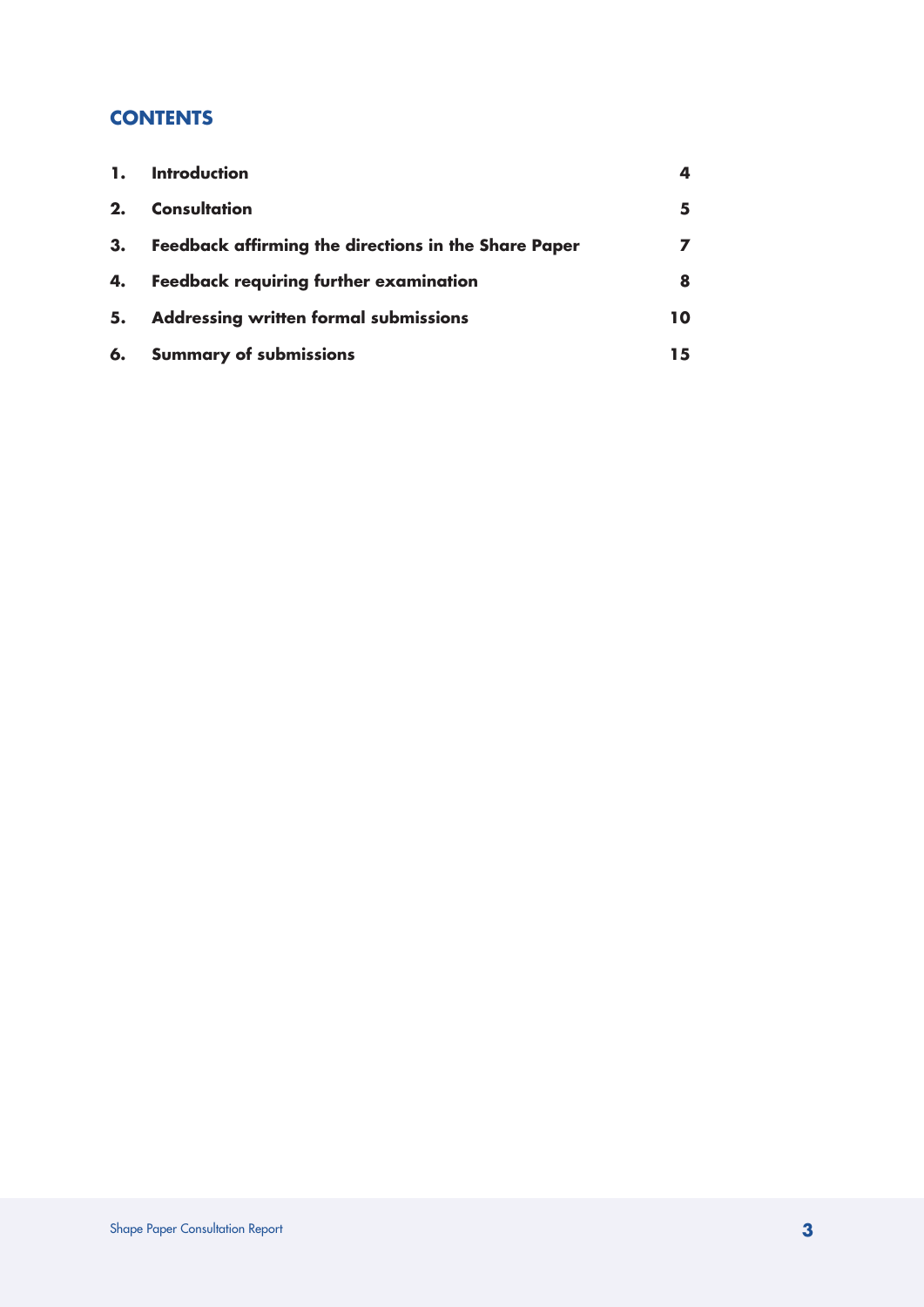## **1. Introduction**

The National Curriculum Board's paper, *The Shape of the National Curriculum: A Proposal for Discussion*  (the Shape Paper) sets out the overarching context of the National Curriculum Board's work, and describes the broad proposed direction of the Board across all the learning areas under its remit. Responses to the consultation on the Shape Paper were received from a wide range of education authorities, professional associations, business/industry, and the broader community. The paper was released for public consultation for the period from 12 October to 19 December, 2008.

Responses were analysed manually.

It is acknowledged that quality of feedback, and its contribution to the development of a coherent position on the part of the Board, is more important than the number of submissions received on particular issues.

It is also noted that a number of responses offered challenges of a nature outside the scope of the Shape Paper. Whilst accepted and noted for their insight, address to some of their concerns belongs in forums beyond the remit of the Board. Notwithstanding this caveat, all submissions are retained on the Board's database for ongoing analysis to support the development of the national curriculum.

The report organises the analysed data according to the structure of the Shape Paper itself. Following a brief overview of the consultation process, data is provided in the form of descriptive text in relation to:

- understanding the contemporary context of curriculum
- goals of education
- principles to underpin curriculum
- specifications for curriculum development
- • curriculum content general comments, knowledge and skills, literacy and numeracy, general capabilities and achievement standards.

The report provides an overview of the feedback and is representative of education authorities, professional education associations, individual educators, business and industry, community groups and individuals.

At the outset, this report acknowledges with appreciation the written and verbal input provided by respondents during consultation. Many written submissions were extraordinarily detailed, while others provided briefer more indicative input, clearly waiting for further detailed proposals at next stages of the curriculum development process, to which they might respond in greater depth.

Some education authorities did not lodge a formal submission, but indicated that the Board's consultation process had provided them with adequate opportunity to provide responses during the development and consultation process. They were comfortable that their input, provided through five national and eight state and territory forums, Curriculum Directors' meetings, as well as through a range of other meetings and discussions, had been incorporated into the paper.

The report summarises the consultation process that has been followed to enable stakeholders to provide feedback on the Shape Paper. A number of affirmations have also been identified that support the directions set out in the Shape Paper.

The report shows how feedback will be addressed in the development of the national curriculum.

Feedback sources are provided. Section 2 describes the consultation process. Section 3 sets out aspects of the Shape Paper that were affirmed by stakeholders through a range of forums and media, also showing in parentheses the category of stakeholder/s who indicated their support. Because people submitted feedback through a range of forums, this section is not fully comprehensive. Section 4 sets out the feedback which informed revision of the Shape Paper. Section 5 addresses formal written submissions only, and identifies areas where issues were raised, the categories of stakeholders who raised these issues, and the Board's actions or response to the feedback. Section 6 provides a list of organisations and categories of other respondents who made formal submissions on the Shape Paper.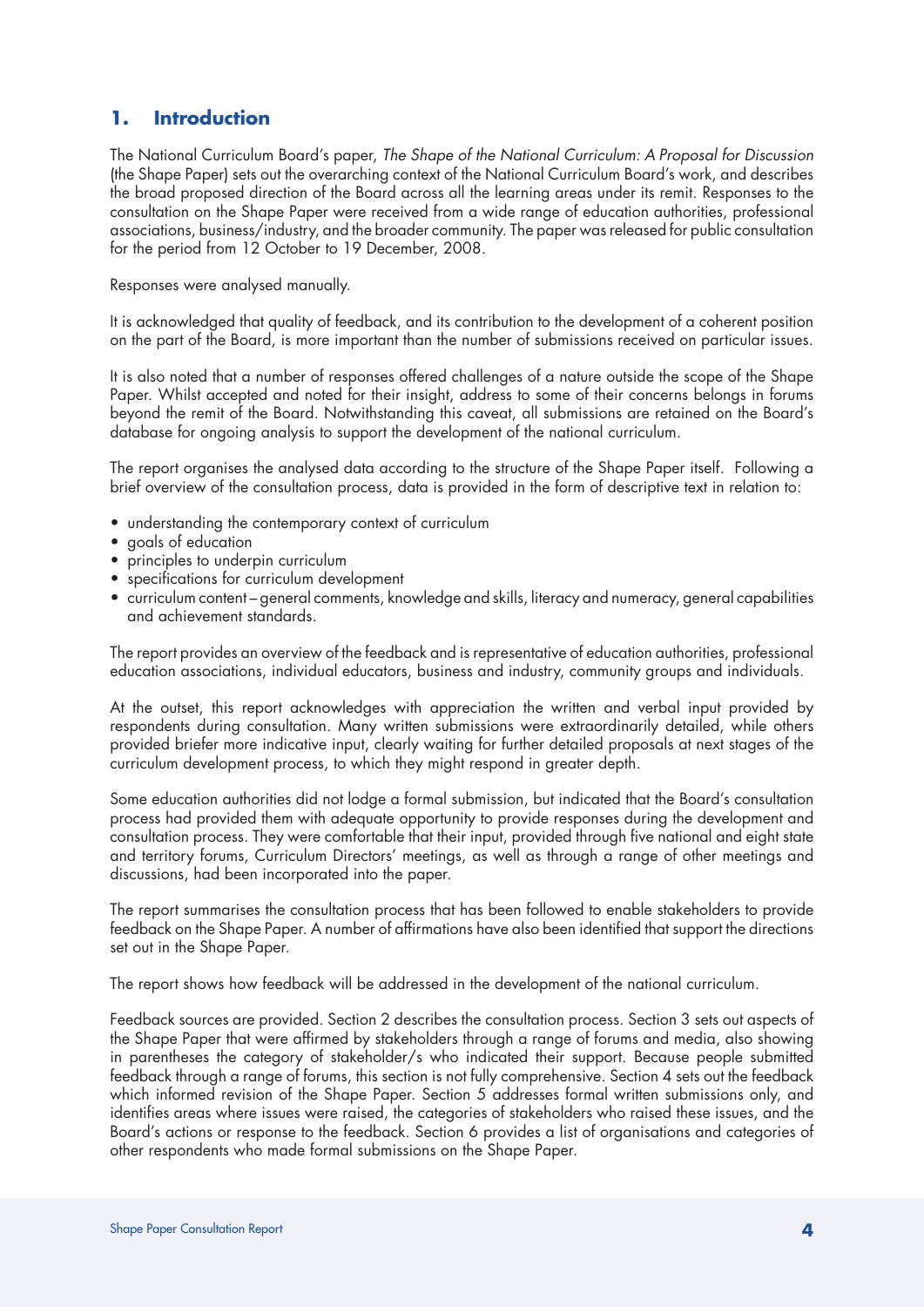## **2. Consultation**

The Board began its consultation with the publication of the *National Curriculum Development Paper*. This paper described the context of its work and set down questions that needed to be answered to determine the kind of curriculum that would be developed.

The *Shape of the National Curriculum: A Proposal for Discussion* was developed following feedback from the 'Into the Future: National Curriculum Board Forum' (attended by 200 people) and in subsequent state and territory forums. This paper was posted on the Board's website with an invitation to anyone interested to provide feedback during Term 4, 2008.

Engagement with a wide range of people has contributed significantly to the valuable feedback gathered from the consultation period. This included notes taken from workshops at national and state/territory forums; surveys completed at these meetings or received through the Board's website; correspondence through the Board's office or website feedback mechanism; and formal written submissions. Formal submissions received after the official closing date have also been entered into the data.

Following the 12 October release of the Shape Paper, the Board conducted further forums and meetings with individuals, education experts and groups to draw feedback and comments about the intended directions put forward in the paper. The October national forums in Melbourne were attended by around 600 people to discuss the development of national curriculum across the four learning areas, with the advice that discussion should be guided by the overall context set out in the Shape Paper.

The commitment to an open curriculum development process with substantial consultation with the profession and the public has been well-received. The Board has from the beginning invested in a consultation strategy that is dynamic, so that each stage of consultation builds on previous stakeholder input and feedback, and generates new issues and questions to be resolved.

Stakeholder groups included government, education authorities (national, state and territory, government, Catholic and Independent, and local school authorities where such bodies exist), parent bodies, professional educational associations, academics, business and industry groups, wider community groups and interested individuals from the wider community.

Consultation forums took place in every state and territory during the latter half of 2008 and attracted around 900 participants. All stakeholder groups were represented in each of those state and territory forums, which discussed either the National Curriculum Development paper or Shape Paper (and in some instances the initial advice and framing papers). From its inception the Board has also met with the full range of stakeholder groups to discuss their concerns, ideas and visions for a national curriculum, not only through its own forums but also those convened by others, as well as meetings, interviews and panels.

The responses received through participants' engagement in forums, both through workshop surveys and in terms of the issues and ideas raised in workshops, by speakers, and through plenary sessions, were and continue to be crucial in shaping the thinking of the directions for the national curriculum. Similarly, the meetings and conversations that took place in these and other forums have been invaluable to the Board in informing its work, including its publications.

Responses were also received through a range of paper and electronic media. A dedicated email box feedback@ncb.org.au was set up to accept responses, and a secure website consultation and feedback system was created for respondents to attach submissions electronically.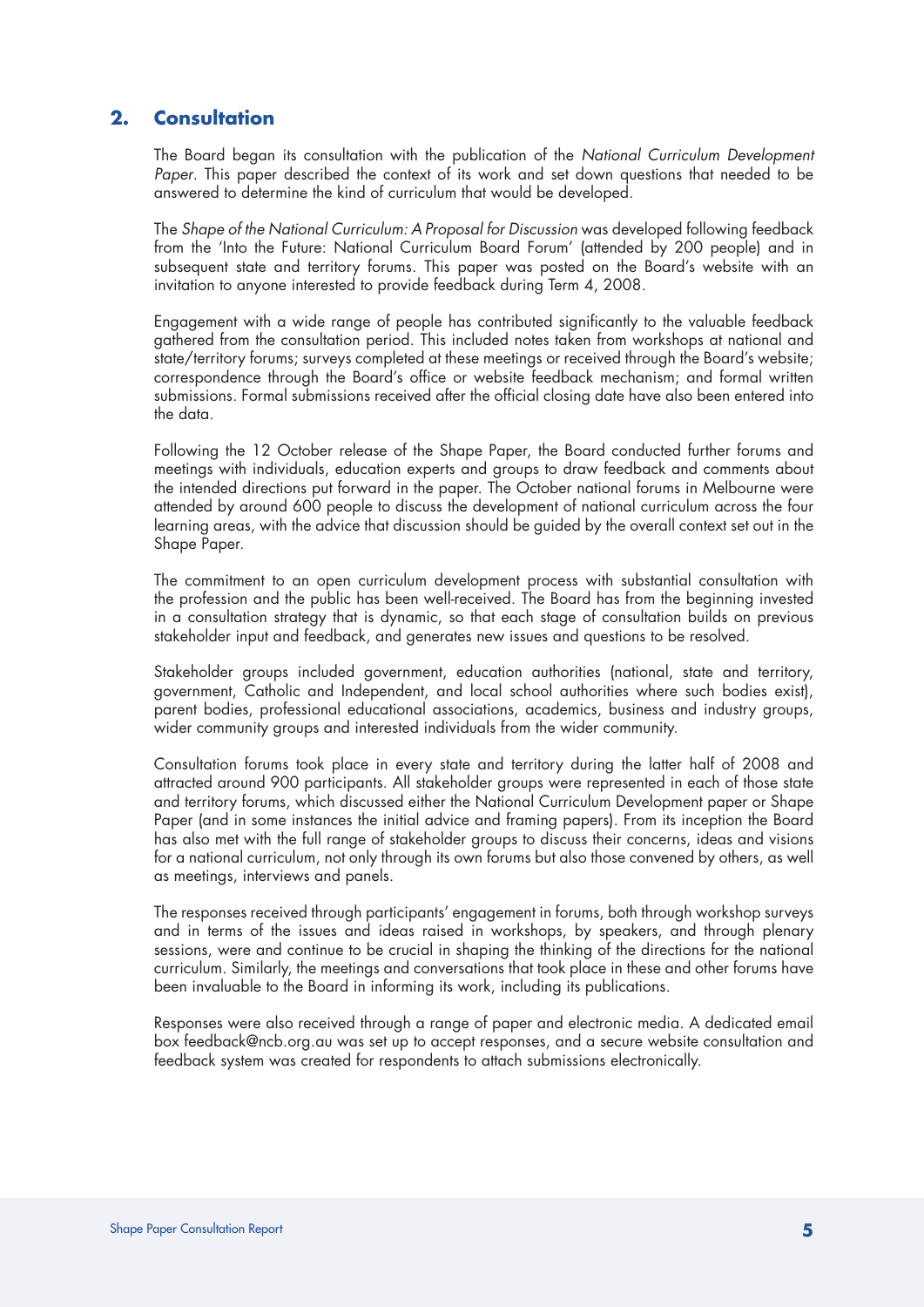A brief summary of the consultation process undertaken by the Board to date is set out below.

| <b>June 2008</b>    | Release of the National Curriculum Development Paper (a discussion<br>paper in which the Board describes the context of its work and set down a set of<br>questions that needed to be answered to determine the kind of curriculum it would<br>produce)                                                                                                                    |
|---------------------|----------------------------------------------------------------------------------------------------------------------------------------------------------------------------------------------------------------------------------------------------------------------------------------------------------------------------------------------------------------------------|
| 27 June 2008        | National Forum (Melbourne) to discuss and consult on the National<br>Curriculum Development Paper                                                                                                                                                                                                                                                                          |
| 12 October 2008     | Release of The Shape of the National Curriculum: A proposal for<br>Discussion (The paper outlines the broad scope and structure proposed for the<br>national curriculum and is designed to be read in conjunction with papers for<br>English, mathematics, the sciences, and history. Feedback was open to the end of<br>the 2008 school year)                             |
|                     | Release of the initial advice papers for English, mathematics, the<br>sciences and history for four national forums                                                                                                                                                                                                                                                        |
|                     | Feedback on the initial advice papers was open until the beginning<br>of November 2008                                                                                                                                                                                                                                                                                     |
| July - Mid Nov 2008 | Eight state and territory forums to discuss the Board's publications                                                                                                                                                                                                                                                                                                       |
| 20 November 2008    | Release of the framing papers for English, mathematics, the sciences<br>and history (The framing papers present broad directions for what teachers<br>should teach and young people should learn in the national curriculum from<br>Kindergarten to Year 12. The papers have been developed from the feedback and<br>consultation received from the initial advice papers) |
|                     | Feedback on the framing papers is open until 28 February 2009                                                                                                                                                                                                                                                                                                              |
| Late February 2009  | National forums (Melbourne): Stages of schooling; 21st century learning;<br>equity and diversity                                                                                                                                                                                                                                                                           |
| First week of March | Literacy, numeracy and ICT workshop; Achievement standards<br>workshop                                                                                                                                                                                                                                                                                                     |
| 18 March            | Learning area consultation forum                                                                                                                                                                                                                                                                                                                                           |
| 20 March            | <b>Curriculum Directors' workshop</b>                                                                                                                                                                                                                                                                                                                                      |
| 25 March            | Sustainability forum and business/industry focus group                                                                                                                                                                                                                                                                                                                     |
| 26 March            | Indigenous education focus group                                                                                                                                                                                                                                                                                                                                           |
| End of April 2009   | Finalise English, mathematics, the sciences, and history framing<br>papers to guide curriculum development                                                                                                                                                                                                                                                                 |
| May 2009            | Publication of revised Shape of the Australian Curriculum papers                                                                                                                                                                                                                                                                                                           |

During February and March 2009, engagement with stakeholders to seek feedback continued, targeting specific areas where further clarification was required to enable the Board to set its overall direction for the development of curriculum. This included holding forums on equity and diversity, stages of schooling, and learning for the 21st Century, as well as learning area consultation workshops, a Directors' Curriculum meeting to discuss emerging issues and directions, a sustainability forum, and business/industry and Indigenous focus groups to address issues identified through earlier rounds of consultation.

Feedback on the Shape Paper was analysed during January, February and March. The revised report will be posted on the Board's website in May 2009.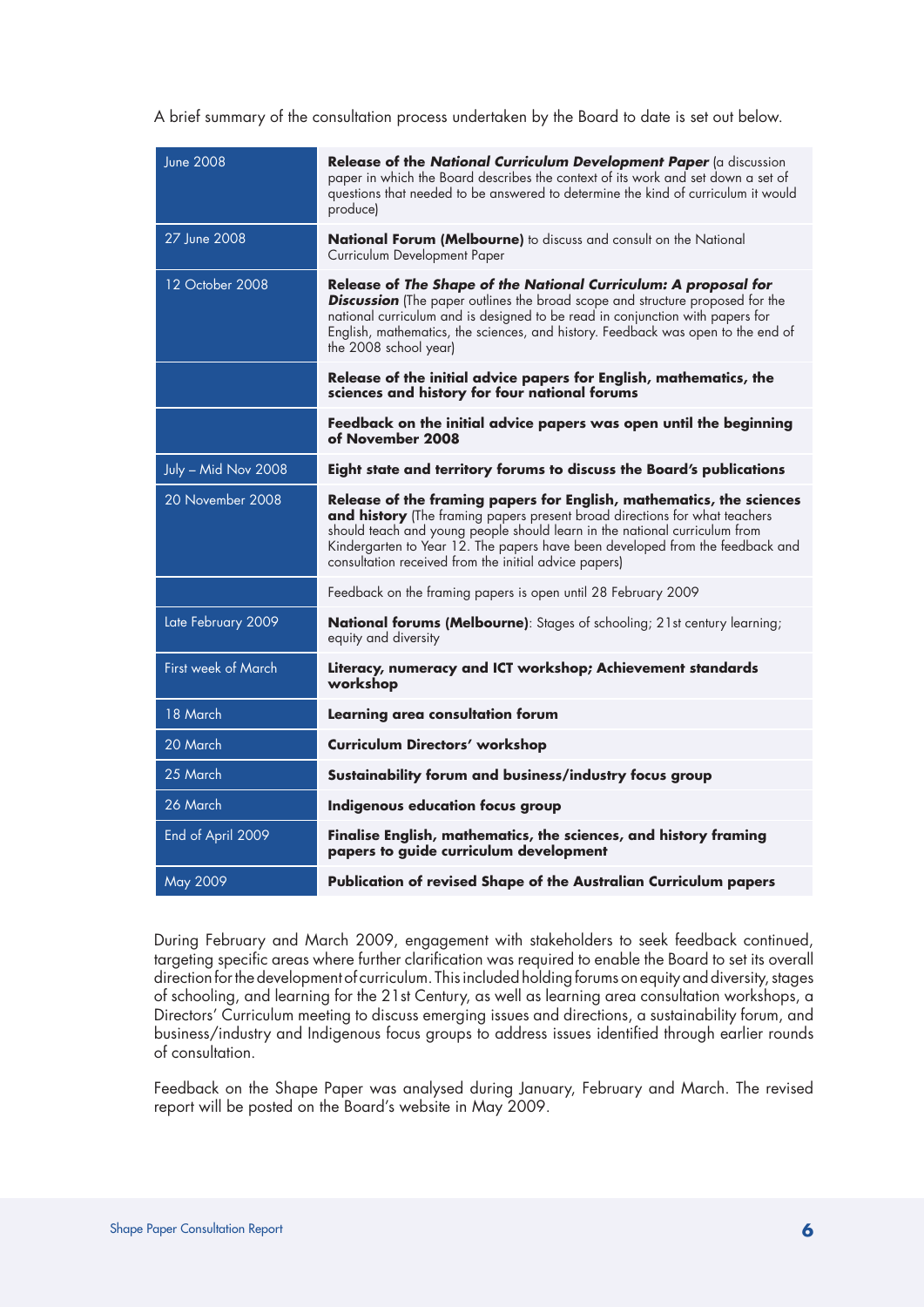# **3. Feedback affirming the directions in the Shape Paper**

## **3.1 Understanding the contemporary context of curriculum**

- 3.1.1 The changes shaping the contemporary context of education identified in the Shape Paper have been acknowledged for their relevance and authenticity at both the professional and community level.
- 3.1.2 The need for a futures orientation identified in the Shape Paper has been strongly supported by stakeholders.

### **3.2 Goals of education**

- 3.2.1 There was support for the Ministerial Council for Education, Employment, Training and Youth Affairs' (MCEETYA) *Melbourne Declaration on Educational Goals for Young Australians*, and their use to drive the national curriculum development process.
- 3.2.2 The goal of educating all Australian students to become Asia literate was also strongly supported, although there was feedback that this emphasis needed strengthening.

## **3.3 Principles to underpin curriculum and specifications for curriculum development**

- 3.3.1 There was support for the principles to underpin curriculum development.
- 3.3.2 There was also acknowledgement of the importance of the specifications provided in the Shape Paper.
- 3.3.3 There was support from professional associations and individual community members in particular (but not solely) for a curriculum that sets high expectations for all students and the notion of differential levels of support for students.
- 3.3.4 There was acknowledgement that the national curriculum should build firm foundational skills. Respondents put forward views about additional skills that might also be included, e.g. financial literacy, Asia literacy, statistical literacy.
- 3.3.5 Submissions also acknowledged the importance of using language that is accessible and meaningful to stakeholders.
- 3.3.6 There was a clear message from respondents supporting a broad national curriculum that allows for local variation and capacity to work in a cross-curriculum mode.

#### **3.4 Curriculum content – general comments, knowledge and skills, literacy and numeracy, general capabilities and achievement standards**

- 3.4.1 There was support for proposals in the Shape Paper "to develop a national curriculum that sets core content and achievement standards that are expected of students".
- 3.4.2 Respondents indicated strong support for the position outlined in the Shape Paper with respect to literacy and numeracy, with many suggesting that literacy and numeracy continua should be developed prior to the commencement of writing the national curriculum learning areas, and that this be done with separate targeted consultation.
- 3.4.3 Submissions showed strong support for explicit articulation of general capabilities within the national curriculum.
- 3.4.4 The use of annotated student work samples was strongly supported, but with caveats (see section 4 below).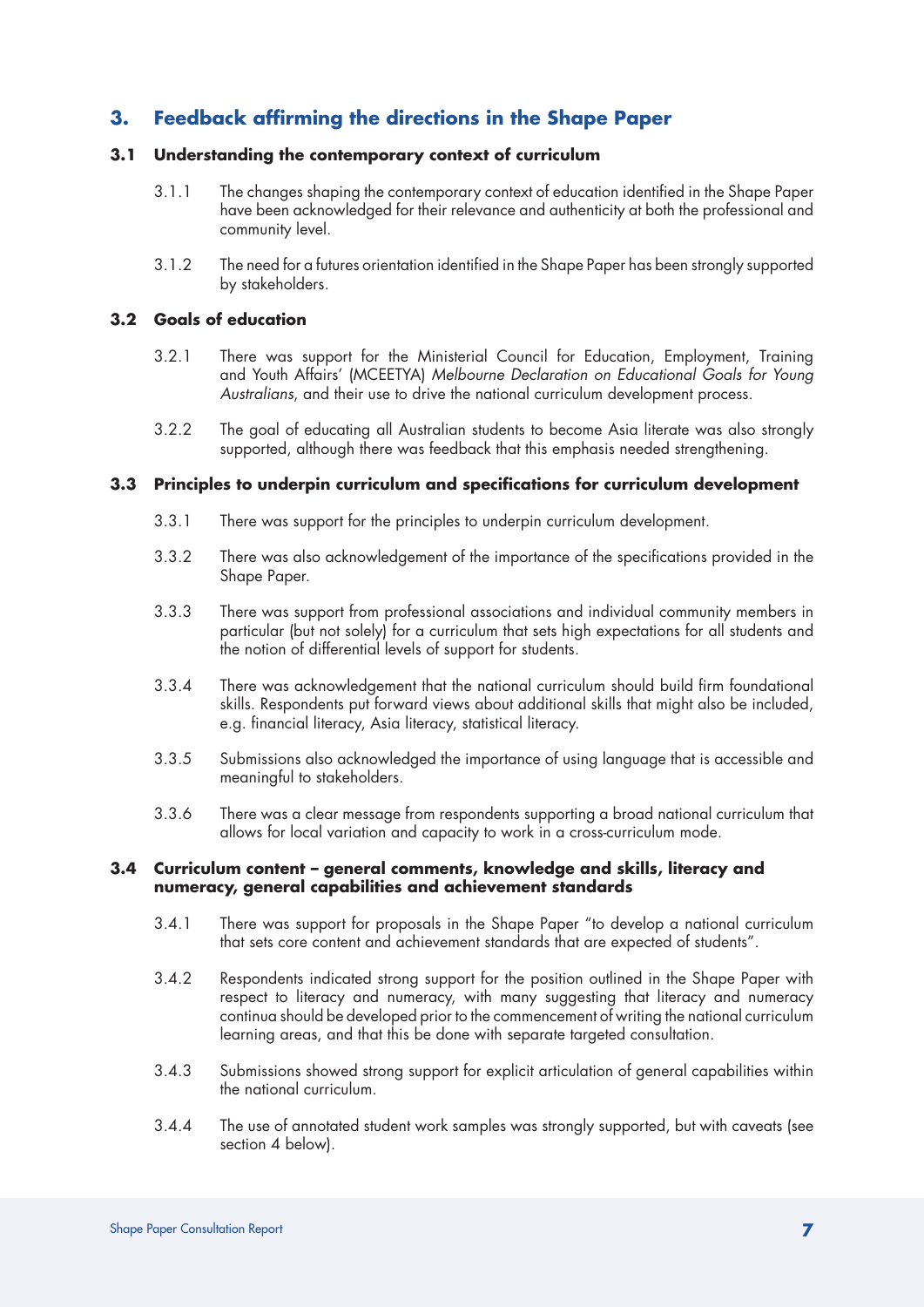## **4. Feedback requiring further examination**

#### **4.1 Understanding the contemporary context of curriculum**

- 4.1.1 Concerns were expressed that the importance of local curriculum context and diversity of young people were not fully acknowledged.
- 4.1.2 Feedback suggested a need for greater clarity about how national curriculum will be designed to meet the needs of the full range of student groups, including students with Indigenous backgrounds, with learning difficulties, gifted and talented students and students from non-English speaking backgrounds.
- 4.1.3 There was concern that a vision statement for the national curriculum to inspire teachers has not yet been fully promulgated.

## **4.2 Goals of education**

- 4.2.1 There was support for making equity and diversity more explicitly present in the shaping of the national curriculum, with one response suggesting that the inclusivity aspect of MCEETYA's Declaration on *Educational Goals for Young Australians* should be made more explicit.
- 4.2.2 Responses raised concerns about the general lack of differentiation between principles and specifications for development (para 13 a-j) as outlined in the Shape Paper.

## **4.3 Principles to underpin curriculum and specifications for curriculum development**

- 4.3.1 While submissions indicated general support for the principles, some concerns were expressed:
	- clarity for teachers and students regarding what should be taught and learned (para 13a)
	- high standards that apply to all young Australians (para 13b): respondents commented on dimensions of equity and inclusiveness
	- the early years of schooling: respondents asserted the need for national curriculum documents to connect with the Early Years Learning Framework's curriculum areas so that teachers can clearly see the synergies and compatibility between the documents, particularly in relation to the K-2 years
	- understanding how culture and society are shaped over time: a consistent view was evident in responses. It should be acknowledged that the past has shaped the environment, in addition to shaping society and culture. (Note the addition of environment to elements shaped by the past.) The importance of Indigenous and multicultural perspectives need to be embedded in all learning areas to support the achievement of this principle.
- 4.3.2 One major specification issue emerging from submissions was that of time allocations. This is an area where some formal decisions need to be made to inform both the national curriculum development process and those who will implement it.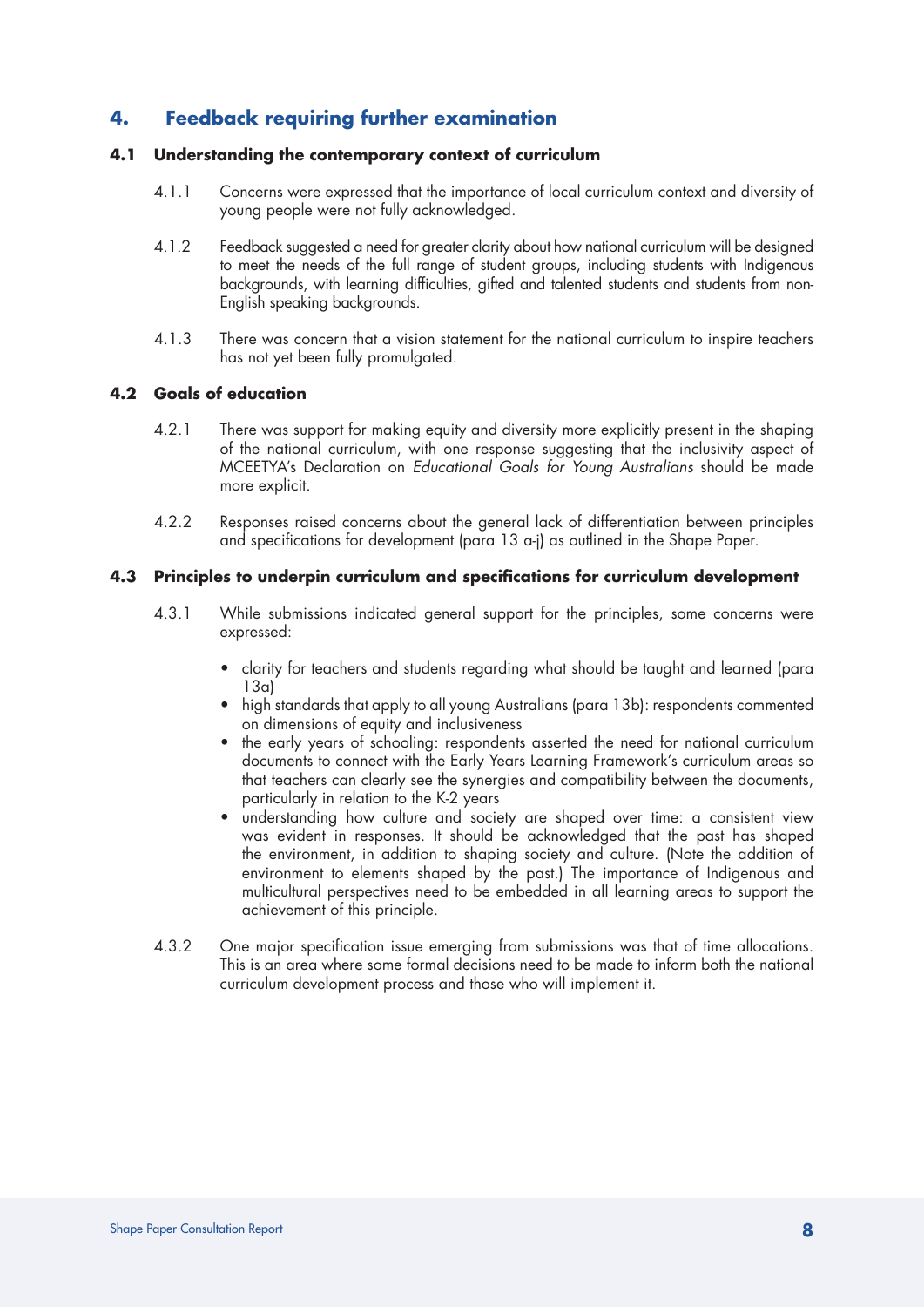#### **4.4 Curriculum content – general comments, knowledge and skills, literacy and numeracy, general capabilities and achievement standards**

- 4.4.1 A significant theme of concern exists in perceived tensions between stages of schooling and the year-by-year approach suggested in the Shape Paper.
- 4.4.2 Concerns were also raised about the perceived absence of an overarching conceptual structure for national curriculum.
- 4.4.3 Suggestions or concerns relating generally to curriculum content were presented for consideration, although they had limited frequency of representation in submissions.
- 4.4.4 Suggestions were made to map ICT skills across the years for embedding into curriculum documents.
- 4.4.5 Assertions were made that curriculum content and processes are not separate and that documents need to reflect best current pedagogy research and practice.
- 4.4.6 It was suggested that the national curriculum is a good opportunity to recognise and take into account the "crowded curriculum, particularly in the primary years".
- 4.4.7 Representations were made about specific subject areas or content that are not part of the initial national curriculum agenda, e.g. Arts, Business Skills, Technology, vocational education.
- 4.4.8 A range of concerns were voiced about the senior years of schooling and the lack of clarity provided, including in relation to national consistency, differentiation of courses and specialisation, and compulsory subjects.
- 4.4.9 In relation to cross-curriculum capabilities respondents indicated concerns about the absence of clearly articulated links with achievement standards and differentiation across learning areas, likewise with the overarching goals for specific curriculum activities. Reference was also made to placing explicit emphasis on learning about Indigenous ways of living. Other correspondents suggested greater clarification is required around creativity, critical thinking, other capabilities, and their inter-relationship.
- 4.4.10 Few, if any, pervading themes emerged from submissions on knowledge and skills, and the development of achievement standards for these. Further clarification needs to be sought in this area although many valuable comments were received which will potentially inform the work of curriculum developers.
- 4.4.11 The general support noted above for achievement standards also came with some cautions regarding complexity, work load and provision of professional support. These included comments on the need to get around existing problems with generic descriptors. A predominant theme was the need to ensure achievement standards are feasible and functional for teachers to use.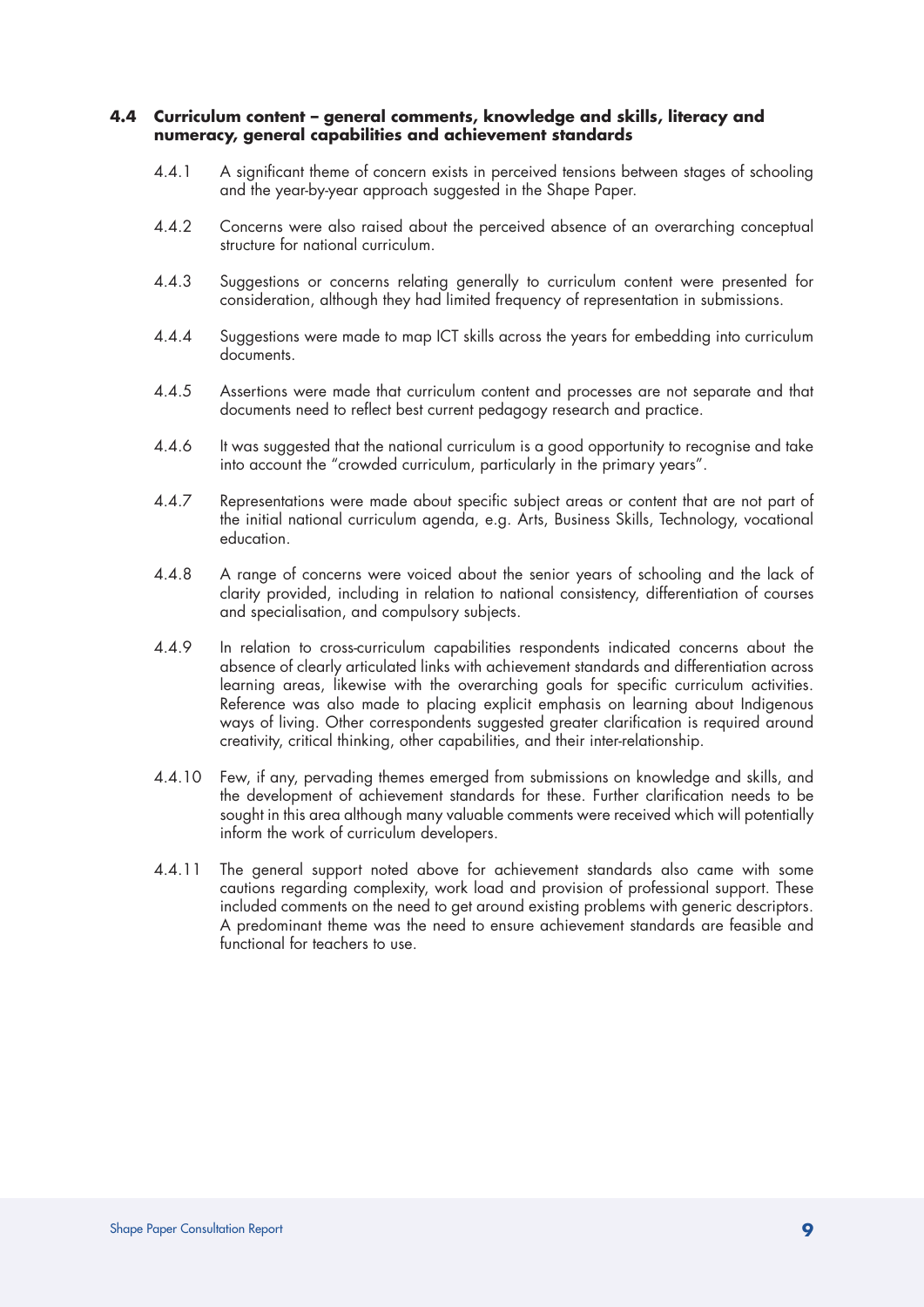# **5. Addressing written formal submissions**

There were 62 formal written submissions. The feedback in these submissions aligns with feedback received through other forms of consultation. This formal feedback was used as a basis to convene a range of workshops, forums and meetings to further clarify the Board's position on a range of matters. The analysed data from the formal written submissions is summarised in tabular form below, organised according to the structural elements of the Shape Paper, and includes the feedback source and action for consideration.

Please refer to the table below for a more in-depth analysis of the actions conducted and proposed in order to address stakeholders' affirmations and feedback received in the consultation of the Shape Paper.

| Item                                                     | Feedback summary                                                                                                                                                                                                                                                                                                                                                                             | Source                                                                                                          | Actions                                                                                                                                                                                                                                                                                                                                                                                                                                                               |
|----------------------------------------------------------|----------------------------------------------------------------------------------------------------------------------------------------------------------------------------------------------------------------------------------------------------------------------------------------------------------------------------------------------------------------------------------------------|-----------------------------------------------------------------------------------------------------------------|-----------------------------------------------------------------------------------------------------------------------------------------------------------------------------------------------------------------------------------------------------------------------------------------------------------------------------------------------------------------------------------------------------------------------------------------------------------------------|
| 21st century<br>learning                                 | Nature of the futures<br>orientation to be built into<br>national curriculum.                                                                                                                                                                                                                                                                                                                | Government education<br>authority, professional<br>association                                                  | Outcomes of the 21st century learning<br>forum are to be addressed in the revised<br>framing papers and advice about them<br>will be provided to curriculum writers in<br>each of the four areas (inclusion of ethical<br>decision making, Asia focus, intercultural<br>understanding/sensitivity).                                                                                                                                                                   |
| Languages,<br>diversity                                  | Asian languages and<br>cultures focus in content of<br>all learning areas.<br>Recognition of "linguistic<br>diversity" in addition<br>to "cultural, religious,<br>intellectual and social<br>diversities".                                                                                                                                                                                   | Professional associations,<br>individual educators,<br>community                                                | Asia focus to be included in revised<br>Shape Paper and to be incorporated in<br>curriculum writing briefs as appropriate to<br>the learning area.<br>The text 'cultural, religious, intellectual<br>and social diversities' was taken from<br><b>MCEETYA's draft Declaration and was</b><br>been revised in the final Declaration to<br>include religious diversity in the context of<br>promoting young Australians' active and<br>informed citizenship.            |
| Literacy and<br>numeracy                                 | Accelerate development<br>of literacy and numeracy<br>continua.                                                                                                                                                                                                                                                                                                                              | <b>Educational professionals</b><br>and organisations,<br>individual educators and<br>professional associations | The Board convened a literacy/<br>numeracy/ICT forum at the beginning of<br>March to provide advice in relation to<br>the development of literacy/numeracy<br>continua. Participants discussed the<br>Board's achievement standards papers,<br>commissioned from and drafted by<br>the Australian Council for Educational<br>Research. Curriculum writing briefs will<br>include specific directions about inclusion<br>of literacy, numeracy and ICT skills.         |
| Educational<br>Goals for<br>Young<br><b>Australians</b>  | Strengthen wording in the<br>Shape Paper in relation to<br>equity and diversity and<br>the role of curriculum and<br>schooling in achieving<br>social outcomes of equity<br>and valuing/recognition<br>of diversity. Provide clarity<br>around these areas.<br>Make more explicit<br>reference to "commitment to<br>principles of social justice<br>and equity for all young<br>Australians. | Professional associations,<br>individual educators,<br>education professionals,<br>education authority          | The role of curriculum as an enabler of<br>greater equity and of the appreciation and<br>respect for diversity, and ethical decision<br>making will be made more explicit in the<br>Shape Paper and in advice to curriculum<br>writers.<br>The Shape Paper states that national<br>curriculum will be developed to respond to<br>the full range of students' need, including<br>gifted and talented students, Indigenous<br>students, and students with disabilities. |
| Goals for<br>Education<br>of Young<br><b>Australians</b> | Lack of philosophical<br>framework or statement of<br>vision.                                                                                                                                                                                                                                                                                                                                | Education authority,<br>community members,<br>professional organisation                                         | MCEETYA's Declaration forms the<br>framework or vision for national<br>curriculum; the revised Shape Paper.                                                                                                                                                                                                                                                                                                                                                           |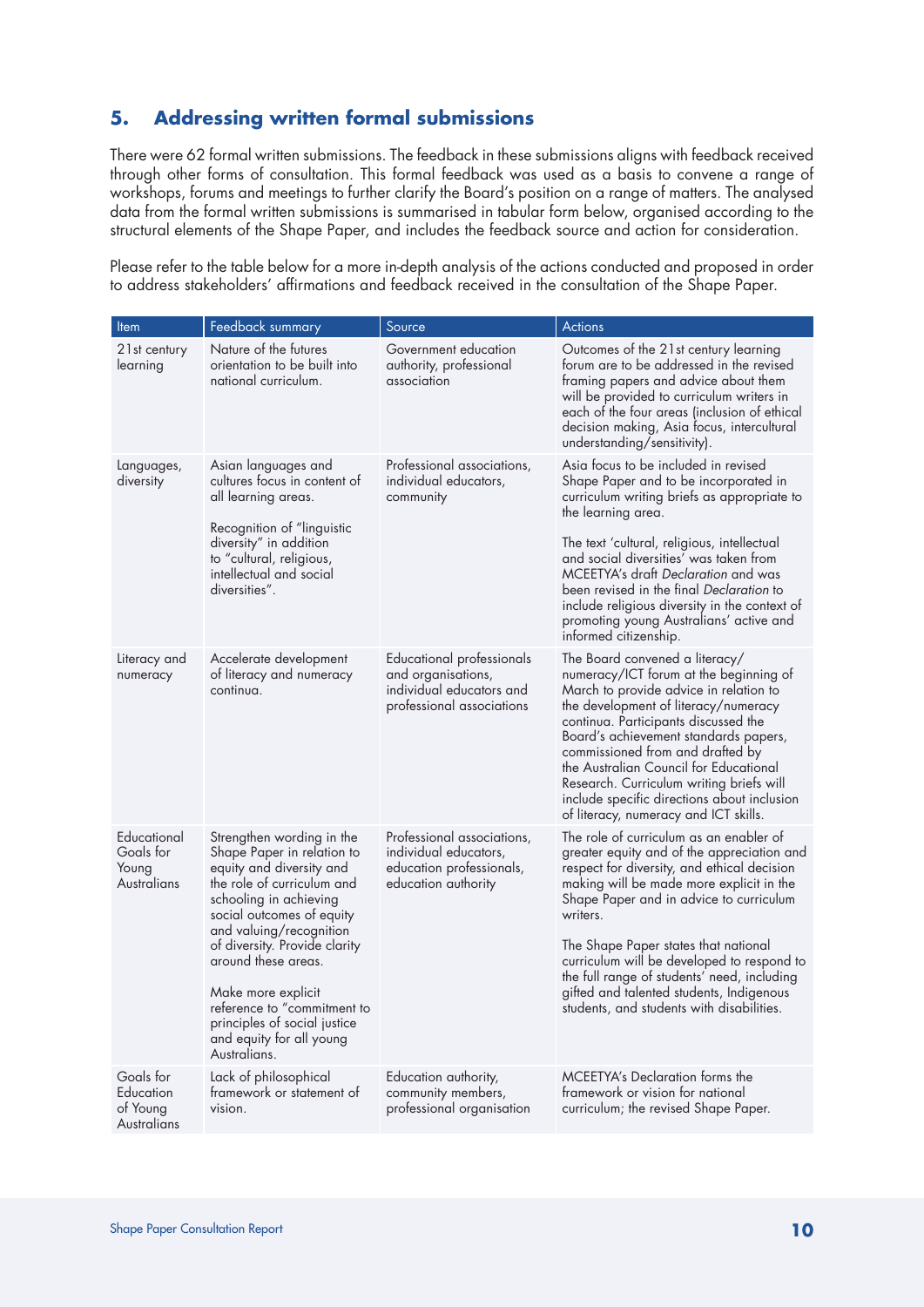| Item                                                                                                            | Feedback summary                                                                                                                                                                      | Source                                                                                    | <b>Actions</b>                                                                                                                                                                                                                        |
|-----------------------------------------------------------------------------------------------------------------|---------------------------------------------------------------------------------------------------------------------------------------------------------------------------------------|-------------------------------------------------------------------------------------------|---------------------------------------------------------------------------------------------------------------------------------------------------------------------------------------------------------------------------------------|
| <b>Early Years</b>                                                                                              | Connection to the Early<br>Years Learning framework.                                                                                                                                  | Education authorities,<br>professional associations,<br>community individuals             | Ensure strong connection with Early Years<br>Learning Framework in all stages of the<br>curriculum development process.                                                                                                               |
|                                                                                                                 | Notion of play-based<br>learning in early years.                                                                                                                                      |                                                                                           | Refer curriculum writers to Early Years<br>Learning Framework. (The Shape Paper<br>states that national curriculum should<br>connect with and build on the Early Years<br>Learning Framework being developed for<br>the pre-K phase). |
| Indigenous<br><b>Embedding of Indigenous</b><br>and multicultural<br>perspective<br>perspectives in curriculum. |                                                                                                                                                                                       | <b>Education professionals</b>                                                            | The Shape Paper will be revised to<br>include further reference to the importance<br>of valuing and recognising Australia's<br>Indigenous past, present and future in the<br>Shape Paper.                                             |
|                                                                                                                 |                                                                                                                                                                                       |                                                                                           | Indigenous perspectives will be considered<br>in all stages of curriculum development<br>process.                                                                                                                                     |
| Curriculum<br>Content –<br>General                                                                              | Perceived tensions between<br>stages of schooling and<br>the year-by-year approach<br>suggested in the Shape<br>Paper.                                                                | Education authorities                                                                     | National curriculum will be developed<br>by years of schooling. It will be written<br>so schools can group according to the<br>diverse needs and interests of their<br>students.                                                      |
| ICT                                                                                                             | Specific comments:<br>Suggestion to map ICT<br>skills across the years for<br>embedding into curriculum                                                                               | Education authorities,<br>education professional                                          | An ICT continuum will be developed<br>(in addition to literacy and numeracy<br>continua).                                                                                                                                             |
|                                                                                                                 | documents.                                                                                                                                                                            |                                                                                           | ICT is taken to be a general capability that<br>will be addressed in all learning areas.                                                                                                                                              |
|                                                                                                                 | Assertion that curriculum<br>content and processes are<br>not separated and that                                                                                                      | Community (individual),<br>professional association,<br>Government education<br>authority | Curriculum content will include knowledge,<br>skills, and understanding.                                                                                                                                                              |
|                                                                                                                 | documents need to reflect<br>best current pedagogy<br>research and practice.                                                                                                          |                                                                                           | While the process of teaching (pedagogy)<br>is the responsibility of teachers, advice will<br>be provided to support teachers' work in<br>key areas.                                                                                  |
|                                                                                                                 | One major specification<br>issue emerging from<br>submissions is that of time<br>allocations.                                                                                         | Education authorities,<br>professional associations,<br>individuals                       | This is an area where formal decisions<br>need to be made to inform both the<br>national curriculum development process<br>and those who will implement it. Advice                                                                    |
|                                                                                                                 | It was suggested that<br>the national curriculum<br>is a good opportunity to<br>recognise and take into<br>account the "crowded<br>curriculum, particularly in<br>the primary years". |                                                                                           | will be provided to writers that includes<br>specitic details regarding time allocations<br>that will be included for the design of the<br>curriculum.                                                                                |
| Stages of<br>schooling –<br>senior years                                                                        | The senior years<br>(national consistency,<br>differentiation of courses<br>and specialisation, and<br>compulsory subjects).                                                          | Government and<br>independent education<br>authorities                                    | A National Curriculum Board /<br>Australasian Curriculum, Assessment<br>and Certification Authorities working<br>group has been formed to provide advice<br>on senior school issues and provide<br>recommendations.                   |
|                                                                                                                 | Senior Schooling – separate<br>disciplines for science.                                                                                                                               | Education authority                                                                       | This issue was considered in the<br>development of the science framing paper.<br>There will be differentiation in science in<br>the senior secondary years.                                                                           |
|                                                                                                                 |                                                                                                                                                                                       |                                                                                           |                                                                                                                                                                                                                                       |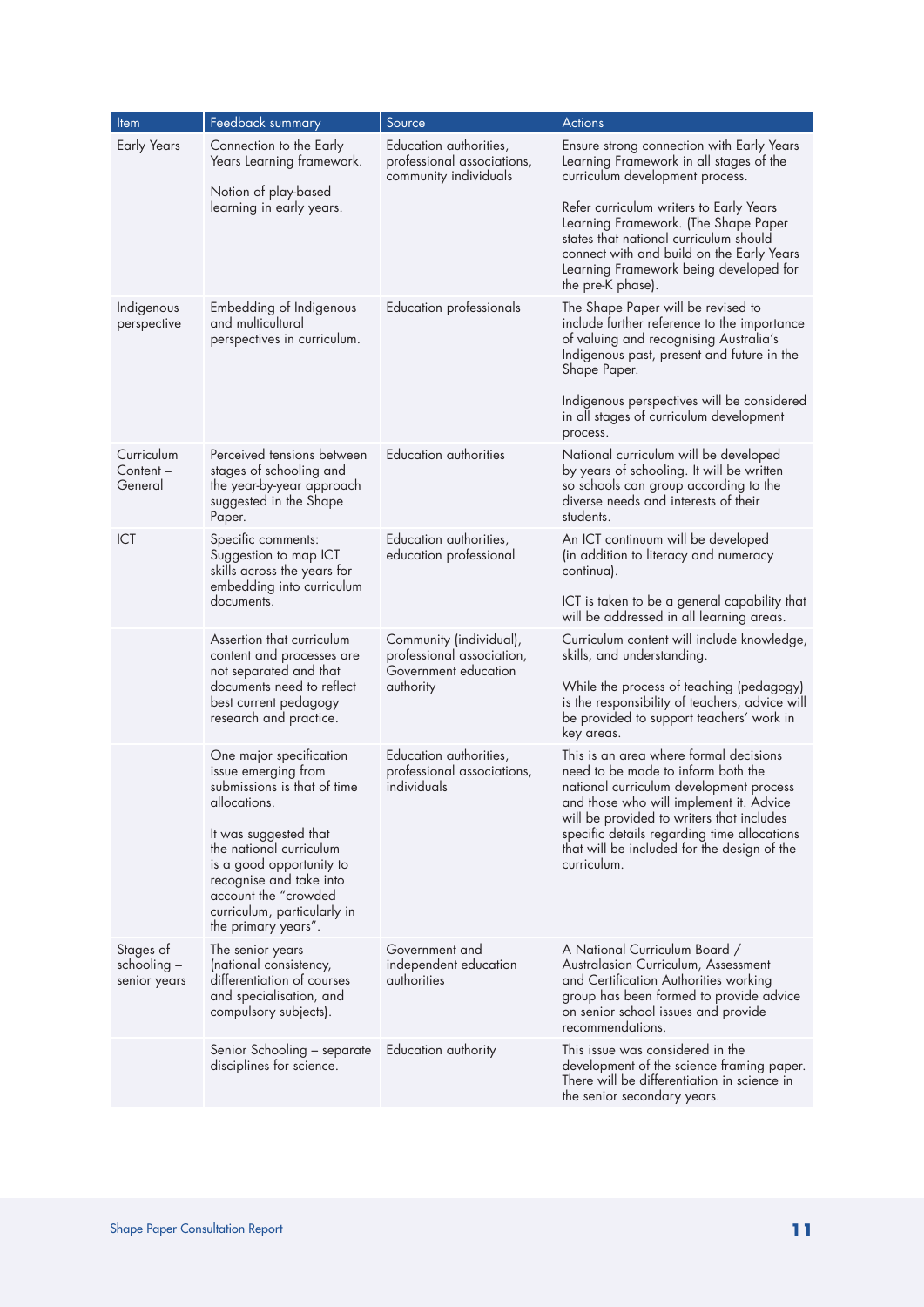| ltem                                    | Feedback summary                                                                                                                                                                                                                                                                                                                                                                                                                       | Source                                                                                                                    | <b>Actions</b>                                                                                                                                                                                                                                                                                                                                                                                                                                                                                                                                                                                                                                                   |
|-----------------------------------------|----------------------------------------------------------------------------------------------------------------------------------------------------------------------------------------------------------------------------------------------------------------------------------------------------------------------------------------------------------------------------------------------------------------------------------------|---------------------------------------------------------------------------------------------------------------------------|------------------------------------------------------------------------------------------------------------------------------------------------------------------------------------------------------------------------------------------------------------------------------------------------------------------------------------------------------------------------------------------------------------------------------------------------------------------------------------------------------------------------------------------------------------------------------------------------------------------------------------------------------------------|
| General<br>capabilities                 | Cross-curriculum capabilities<br>should be linked to<br>achievement standards<br>and differentiation across<br>learning areas. Likewise<br>the overarching goals<br>for specific curriculum<br>activities should include<br>explicit emphasis upon<br>Indigenous learning. Other<br>correspondents suggested<br>greater clarification around<br>creativity, critical thinking,<br>other capabilities, and their<br>inter-relationship. | Education authorities                                                                                                     | General capabilities included in national<br>curriculum now include creativity and<br>thinking skills.<br>The revised Shape Paper states that<br>curriculum documents will indicate<br>how learning in a particular area will<br>contribute to the goals in the Declaration,<br>how connections can be made between<br>the discipline areas and how particular<br>general capabilities will be explicitly dealt<br>with in each area.                                                                                                                                                                                                                            |
|                                         | Perceived absence of<br>changing priorities in<br>education including student<br>wellbeing, and vocational<br>education and learning.                                                                                                                                                                                                                                                                                                  | Education authority,<br>professional association                                                                          | As noted in MCEETYA's Declaration,<br>schools play a vital role in promoting the<br>'intellectual, physical, social, emotional,<br>moral, spiritual and aesthetic development<br>and wellbeing' of students. While<br>curriculum can act as an enabler of such<br>outcomes, student wellbeing is a matter for<br>jurisdictions, schools and teachers.                                                                                                                                                                                                                                                                                                            |
|                                         | Inadequate focus on<br>sustainable development<br>(environmental and social),<br>values and ethics.                                                                                                                                                                                                                                                                                                                                    | Education authority,<br>professional association,<br>individual educator                                                  | Ethical behaviour is now included as<br>a 'general capability'; commitment to<br>sustainable patterns of living is included as<br>a cross-curriculum perspective.<br>Specific advice and direction on<br>sustainability issues is being sought and<br>will be included in advice to writers.                                                                                                                                                                                                                                                                                                                                                                     |
|                                         | Inclusion of financial<br>literacy, Asia literacy,<br>statistical literacy as generic<br>capabilities/perspectives.                                                                                                                                                                                                                                                                                                                    | Education professional,<br>professional educators,<br>education authority,<br>education association,<br>business/industry | Consideration of these areas for inclusion<br>in curriculum writing briefs, where<br>appropriate, and advice to be sought from<br>advisory panels.<br>Financial literacy is not defined as<br>a general capability by MCEETYA<br>(Financial Literacy Framework). In<br>combination with consumer literacy<br>it is understood as the 'application of<br>knowledge, understandings, skills and<br>values in consumer and financial contexts<br>and the related decisions that impact<br>on self, others, the community and the<br>environment'. Writers will be briefed to<br>enable the embedding of financial literacy<br>in learning areas, where appropriate. |
| Principles<br>to underpin<br>curriculum | Individual needs, different<br>learning styles, learning<br>brought to classroom from<br>other contexts.                                                                                                                                                                                                                                                                                                                               | Professional association                                                                                                  | Quality teaching acknowledges what<br>children bring to the classroom; and<br>this is built on to achieve desired<br>learning. The emphasis on this element of<br>teachers' professional practice has been<br>strengthened in the revised Shape Paper.                                                                                                                                                                                                                                                                                                                                                                                                           |
|                                         | Understanding the notion<br>of culture as problematic -<br>movement between cultures,<br>culture shaped over time.                                                                                                                                                                                                                                                                                                                     | Professional associations                                                                                                 | It is recognised that cultures are neither<br>static nor fully discrete but are dynamic<br>and interconnected. Different perspectives<br>will be acknowledged in learning areas.                                                                                                                                                                                                                                                                                                                                                                                                                                                                                 |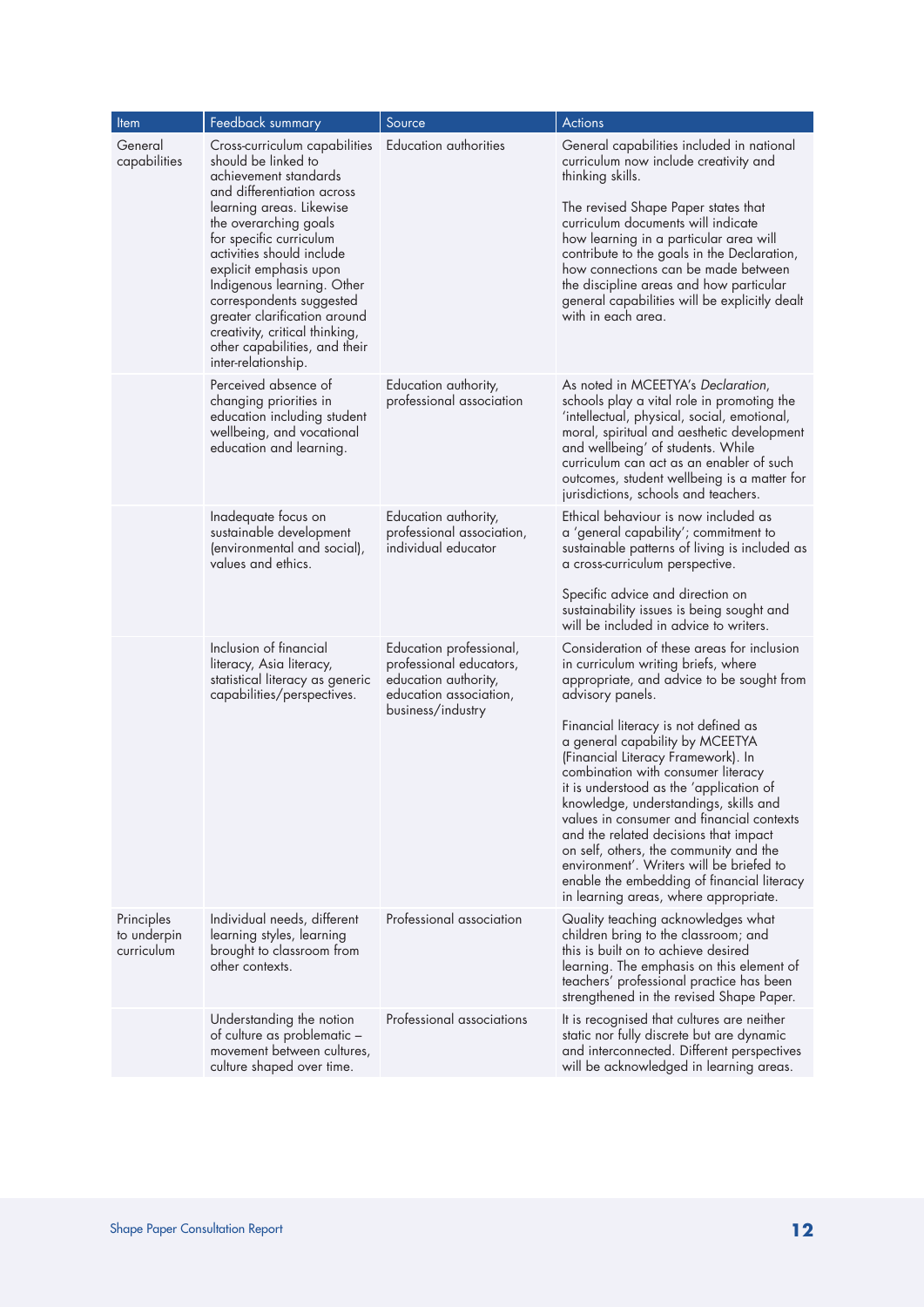| Item                                               | Feedback summary                                                                                                                                                                        | Source                                            | <b>Actions</b>                                                                                                                                                                                                                                                                                                                                                                                                                                                                                                                                                                                                                                                           |
|----------------------------------------------------|-----------------------------------------------------------------------------------------------------------------------------------------------------------------------------------------|---------------------------------------------------|--------------------------------------------------------------------------------------------------------------------------------------------------------------------------------------------------------------------------------------------------------------------------------------------------------------------------------------------------------------------------------------------------------------------------------------------------------------------------------------------------------------------------------------------------------------------------------------------------------------------------------------------------------------------------|
| Specifications<br>for curriculum<br>development    | Use of accessible and<br>meaningful language.                                                                                                                                           | Professional organisations,<br>individuals, union | Specific advice to be included in<br>curriculum writing specifications regarding<br>language (clear, concise and plain<br>English), structure and length of curriculum<br>documents.<br>The Board will be developing a glossary                                                                                                                                                                                                                                                                                                                                                                                                                                          |
|                                                    |                                                                                                                                                                                         |                                                   | and words will be defined in relation to<br>what they mean for national curriculum.                                                                                                                                                                                                                                                                                                                                                                                                                                                                                                                                                                                      |
| Curriculum<br>Content-<br>General                  | Tension between stages of<br>schooling and year-by-year<br>approach.                                                                                                                    | <b>Education authorities</b>                      | The remit of the Board will remain as<br>stated, that is, the curriculum will be<br>written by years of schooling for K-12. It<br>will be written in a way which enables<br>the full range of schools to package it<br>according to student and school needs.                                                                                                                                                                                                                                                                                                                                                                                                            |
|                                                    | Perceived absence of an<br>overarching conceptual<br>structure for national<br>curriculum.                                                                                              | Education authority,<br>professional associations | The Board has used the Melbourne<br>Declaration on Educational Goals for<br>Young Australians as the overarching<br>framework or structure.                                                                                                                                                                                                                                                                                                                                                                                                                                                                                                                              |
|                                                    | Representations about what<br>(specific subject areas or<br>content) are not part of the<br>initial national curriculum                                                                 |                                                   | The Declaration presents a view of<br>whole curriculum within which national<br>curriculum for specific areas is being<br>addressed.                                                                                                                                                                                                                                                                                                                                                                                                                                                                                                                                     |
|                                                    | agenda e.g. arts, business<br>skills, technology, vocational<br>education.                                                                                                              |                                                   | The Declaration describes the full range of<br>learning that is being sought for all young<br>Australians.                                                                                                                                                                                                                                                                                                                                                                                                                                                                                                                                                               |
|                                                    | Areas of learning not<br>included: implications<br>for emphasis, priority,<br>proportion of curriculum.                                                                                 |                                                   |                                                                                                                                                                                                                                                                                                                                                                                                                                                                                                                                                                                                                                                                          |
| Curriculum<br>Content –<br>Knowledge<br>and Skills | Curriculum content should<br>be broad and deep – not<br>one size fits all.                                                                                                              | Education authority                               | As noted in the original Shape Paper<br>emphasis in the framing papers will<br>be upon depth not breadth of content.<br>Curriculum will also be flexible and<br>adaptable to the needs and interests of<br>students.                                                                                                                                                                                                                                                                                                                                                                                                                                                     |
|                                                    | Privileging one view of<br>history.                                                                                                                                                     | Education authority                               | One view of history will not be privileged<br>in the history framing paper or elsewhere<br>in national curriculum documentation.                                                                                                                                                                                                                                                                                                                                                                                                                                                                                                                                         |
|                                                    | The nature of "deep<br>knowledge".                                                                                                                                                      | Professional associations,<br>individuals         | Deep knowledge will be addressed in the<br>curriculum design process. Greater clarity<br>will be provided as to the nature of 'deep<br>knowledge' for each of the learning areas.                                                                                                                                                                                                                                                                                                                                                                                                                                                                                        |
| Curriculum<br>Content –<br>General<br>Capabilities | Nature of higher order<br>competencies - reference<br>to student wellbeing,<br>social competencies,<br>negotiation skills, initiative,<br>enterprise, social-emotional<br>competencies. | <b>Education authorities</b>                      | The Board convened a forum in late<br>February on 21st century learning.<br>Directions from this forum included:<br>enhancing curriculum links to, or<br>enablement of, social engagement/<br>citizenship in relation to issues of<br>sustainability and inclusiveness; emphasis<br>on new or different ways of thinking<br>and multiple perspectives. The revised<br>list of general capabilities now includes<br>ethical behaviour and social competence.<br>While the national curriculum will support<br>and enable the outcomes of MCEETYA's<br>Declaration, student wellbeing will<br>remain predominantly the responsibility of<br>education systems and schools. |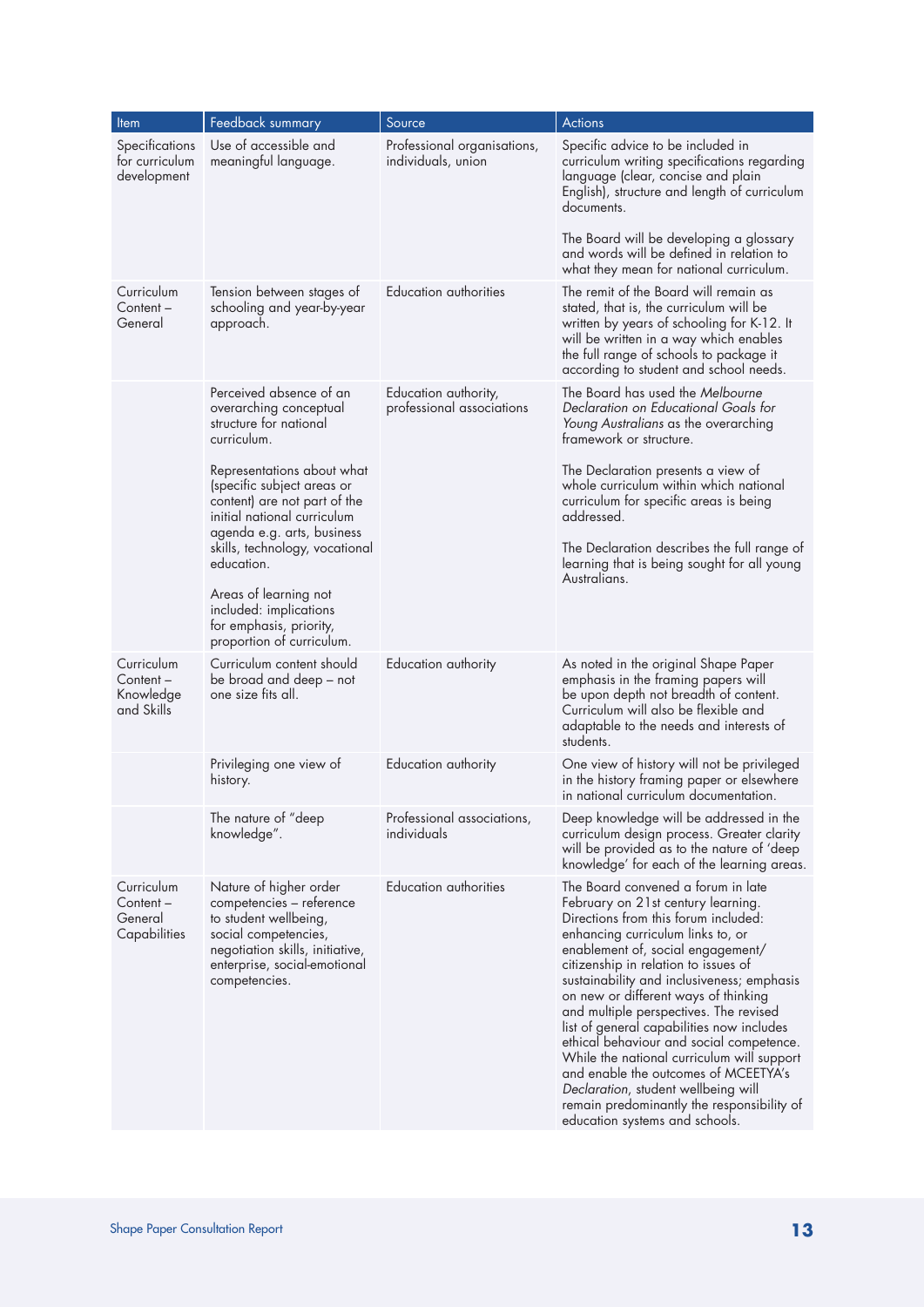| <b>Item</b>                                         | Feedback summary                                                                                                                                                                                                                                                                                                                                                                                                                                                                                         | Source                                                                       | <b>Actions</b>                                                                                                                                                                                                                                                                                                                                                                                                                                                                                                                                                                                                                                               |
|-----------------------------------------------------|----------------------------------------------------------------------------------------------------------------------------------------------------------------------------------------------------------------------------------------------------------------------------------------------------------------------------------------------------------------------------------------------------------------------------------------------------------------------------------------------------------|------------------------------------------------------------------------------|--------------------------------------------------------------------------------------------------------------------------------------------------------------------------------------------------------------------------------------------------------------------------------------------------------------------------------------------------------------------------------------------------------------------------------------------------------------------------------------------------------------------------------------------------------------------------------------------------------------------------------------------------------------|
| Curriculum<br>Content –<br>Achievement<br>standards | Clarity concerning nature<br>of achievement standards:<br>complexity, work load and<br>provision of professional<br>support – these include<br>comments on the need<br>to get around existing<br>problems with generic<br>descriptors.<br>Functional for use by<br>teachers, including design,<br>expectations, language for<br>communication with parents.<br>Need for balanced<br>assessment regimes<br>including processes for<br>making judgements on<br>student work in allocation of<br>standards. | Catholic education<br>authorities, Government<br>education authority         | The Board convened an achievement<br>standards workshop in early March to<br>discuss and clarify issues in this area.<br>The Board is committed to developing<br>achievement standards that are feasible,<br>useful and supported by research. The<br>Board is currently participating in an<br>Australasian Curriculum, Assessment<br>and Certification Authorities assessment<br>project aimed to examine consistency of<br>assessment in a number of learning areas<br>K-10. To provide greater clarity and more<br>detailed advice a separate paper is to<br>be developed on achievement standards.<br>This paper will be released in April/May<br>2009. |
|                                                     | Resourcing implications<br>to develop and implement<br>standards.                                                                                                                                                                                                                                                                                                                                                                                                                                        | <b>Education authorities</b>                                                 | Implementation is a state and territory<br>jurisdictional responsibility. Advice and<br>guidelines will be provided to enable<br>states and territories to determine the<br>resource implications to support delivery<br>and the professional development of<br>teachers.                                                                                                                                                                                                                                                                                                                                                                                    |
|                                                     | Implied "deficit" view of<br>students in Shape Paper.                                                                                                                                                                                                                                                                                                                                                                                                                                                    | Education authority                                                          | National curriculum publications will<br>not take a 'deficit' view of groups of<br>students and are intended, in keeping with<br>MCEETYA's Declaration, to enable greater<br>appreciation and respect for diversity.                                                                                                                                                                                                                                                                                                                                                                                                                                         |
|                                                     | Relationship between<br>national curriculum and<br>NAPLAN.                                                                                                                                                                                                                                                                                                                                                                                                                                               | Education authority                                                          | Literacy and numeracy continua developed<br>for national curriculum will inform future<br>NAPLAN test development.                                                                                                                                                                                                                                                                                                                                                                                                                                                                                                                                           |
| Implemen-<br>tation                                 | Feasibility of timeframe for<br>implementation of national<br>curriculum.                                                                                                                                                                                                                                                                                                                                                                                                                                | Education authority                                                          | National curriculum in English,<br>mathematics, the sciences, and history<br>will be implemented from 2011. The<br>Board will continue to consult with school<br>authorities on implementation issues and<br>specific timelines for learning areas and<br>stages of schooling.                                                                                                                                                                                                                                                                                                                                                                               |
|                                                     | Professional development,<br>resourcing concerns,<br>resourcing implications for<br>students requiring extra<br>support.                                                                                                                                                                                                                                                                                                                                                                                 | Education authorities,<br>professional associations,<br>individual educators | Professional development and resourcing<br>is the responsibility of jurisdictions.<br>The development process provides<br>opportunities to brief jurisdictions. The<br>importance of professional development<br>and working closely with jurisdictions to<br>support this work is a priority.                                                                                                                                                                                                                                                                                                                                                               |
| Other<br>Concerns                                   | Use of the expression<br>"religious tolerance".                                                                                                                                                                                                                                                                                                                                                                                                                                                          | Education authority                                                          | This reference was in the earlier draft of<br>MCEETYA's Declaration. Wording such as<br>"religious tolerance" will be avoided.                                                                                                                                                                                                                                                                                                                                                                                                                                                                                                                               |
| Curriculum<br>context                               | Acknowledgment of local<br>curriculum contexts.                                                                                                                                                                                                                                                                                                                                                                                                                                                          | Community group                                                              | It is recognised that the context of the<br>curriculum for young people is the<br>communities in which they live.                                                                                                                                                                                                                                                                                                                                                                                                                                                                                                                                            |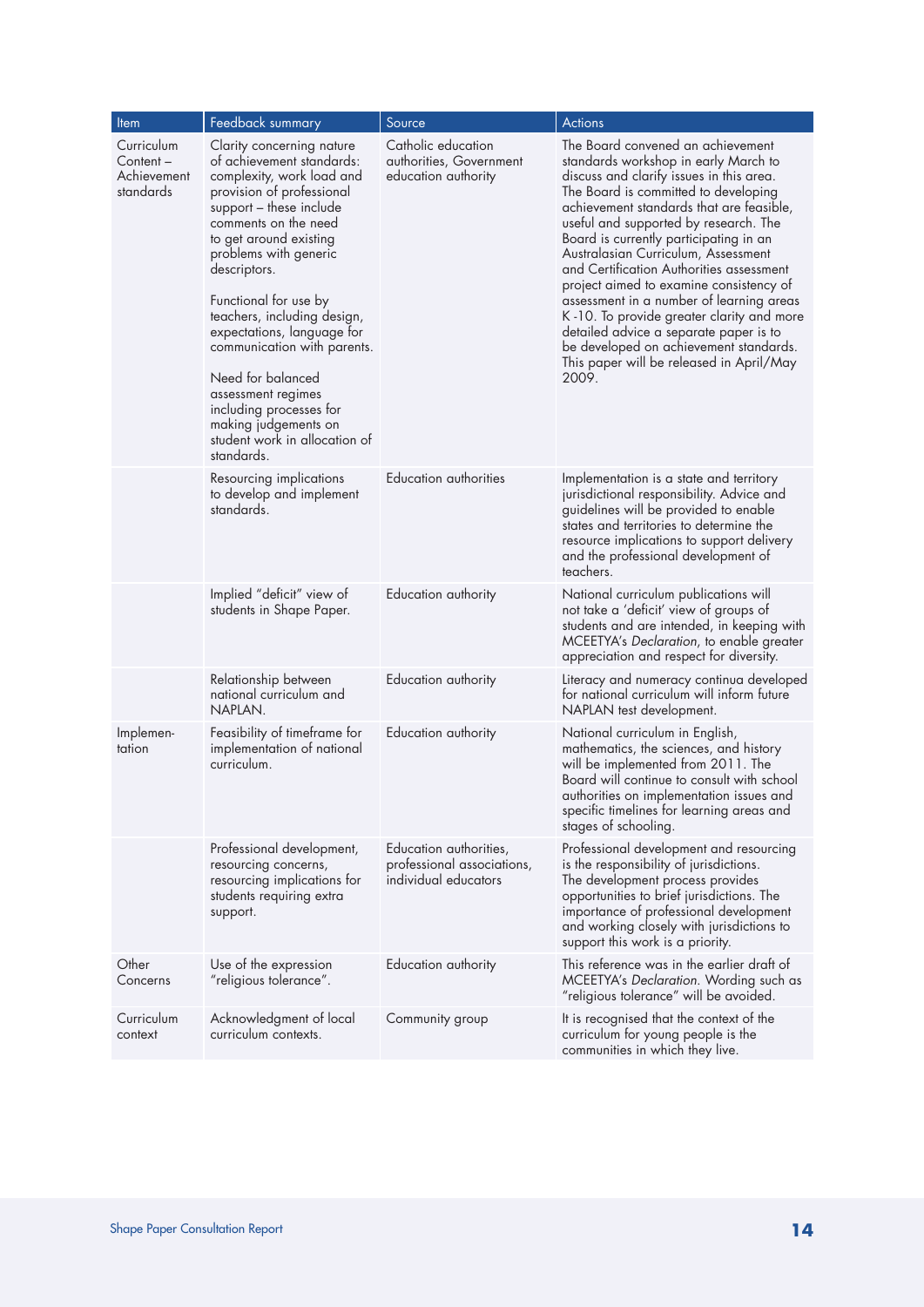# **6. Summary of submissions**

## **The Shape of the National Curriculum: A Proposal for Discussion**

*Consultation period: October – December 2008*

Consultation forums were held in every state and territory from June to December 2008. Participants were from every stakeholder group in each of these forums - education authorities, professional associations, parent groups, business, industry and community. Data from these consultations were added to the data from those who took further opportunity to make formal submissions in response to the Shape Paper.

Total number of submissions: 62

#### **A summary of Shape Paper submissions**

| <b>Education Authorities State</b>                                   | <b>State</b>       |
|----------------------------------------------------------------------|--------------------|
| Catholic Education                                                   | South Australia    |
| Catholic Education Office, Diocese of Sale                           | Victoria           |
| Curriculum Council of Western Australia                              | Western Australia  |
| Department of Education                                              | Tasmania           |
| Department of Education and Children's Services, Curriculum Services | South Australia    |
| Department of Education & Early Childhood Development                | Victoria           |
| Independent Schools of Queensland                                    | Queensland         |
| Lutheran Education Queensland                                        | Queensland         |
| Northern Territory Department of Education and Training              | Northern Territory |
| Office of Schools, Department of Education and Training              | New South Wales    |
| Office of the Board of Studies                                       | New South Wales    |
| Queensland Catholic Education Commission                             | Queensland         |
| Queensland Studies Authority                                         | Queensland         |
| SACE Board of SA                                                     | South Australia    |
| Victorian Registrations and Qualifications Authority                 | Victoria           |